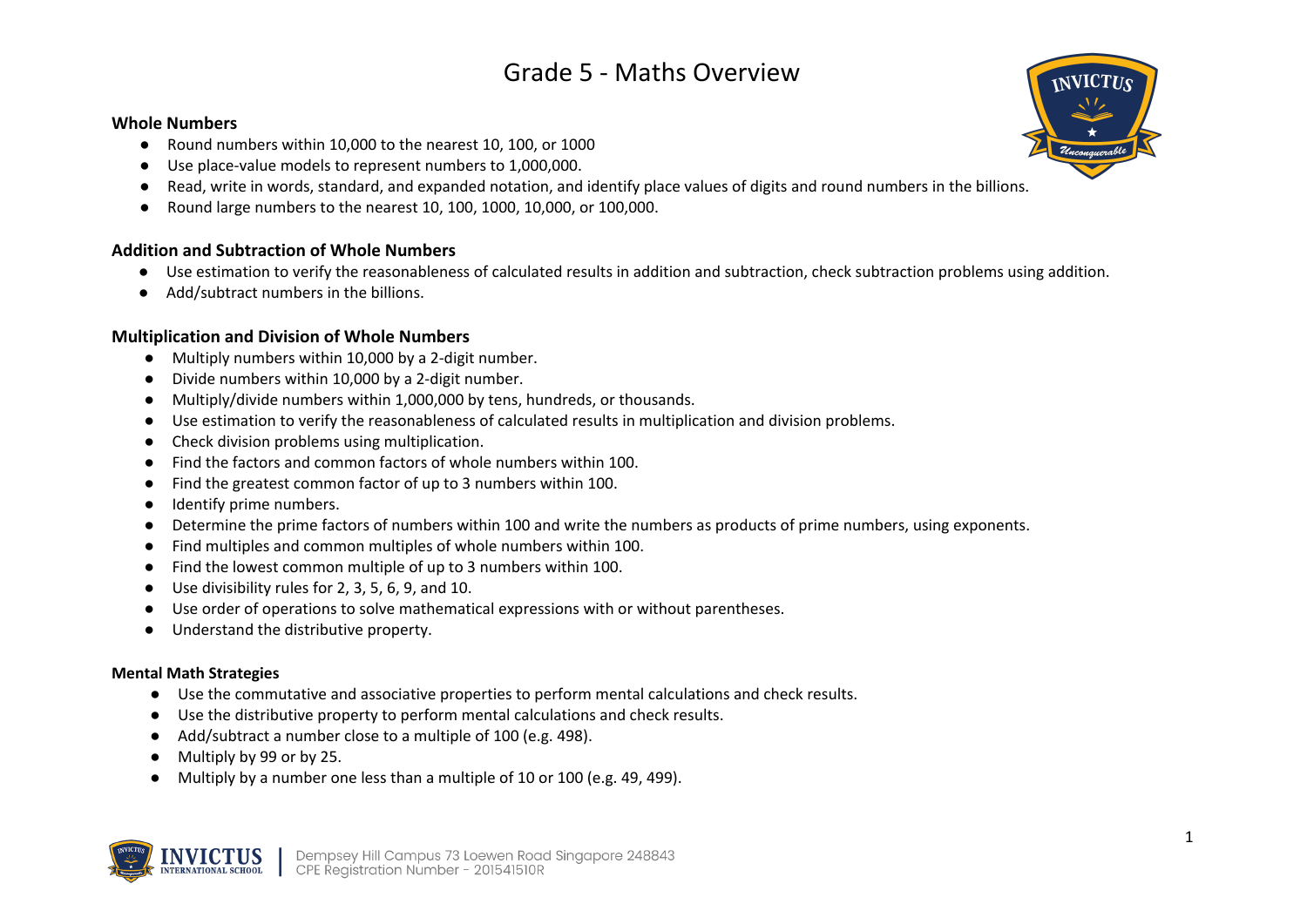#### **Fractions**

- Compare and order fractions with different denominators.
- Find the fraction of a set where the answer is a whole number or a mixed number.
- Find fraction of a set for measurements (e.g. 10 minutes as a fraction of one hour).
- Add/Subtract unlike fractions.
- Relate division to fractions.
- Add/subtract mixed numbers.
- Multiply a fraction by a whole number.
- Multiply a fraction by a fraction.
- Divide a fraction by a whole number.
- Divide a whole number or a fraction by a fraction.

#### **Decimals**

- Understand tenths, hundredths, thousandths, locate decimal numbers on a number line, compare decimal numbers.
- Convert a decimal to a fraction and simplify.
- Convert a fraction to a decimal number (denominators are a factor of 10, 100, or 1000).
- Compare and order decimal numbers of up to 3 decimal places and fractions.
- Round decimal numbers up to 3 decimal places to the nearest whole number, to 1-decimal place, or to 2-decimal places.
- Add/Subtract decimal numbers of up to 3 decimal places.
- Multiply/Divide decimal numbers of up to 2 decimal places by a whole number.
- Find the quotient of a division problem correct to 2- decimal places.
- Convert fractions to decimals correct to 2-decimal places.
- Multiply/Divide decimal number by tens, hundreds, or thousands.
- Multiply/divide a decimal number by a 2-digit whole number.
- Multiply/divide a whole number or a decimal by a decimal.
- Use estimation to verify the reasonableness of calculated results in problems involving decimal numbers.

### **Time**

● Convert between of units of time.

### **Length, Mass & Capacity**

- Convert units within a metric system using multiplication.
- Convert fractional measurements to a different unit or a compound unit, within a measuring system.



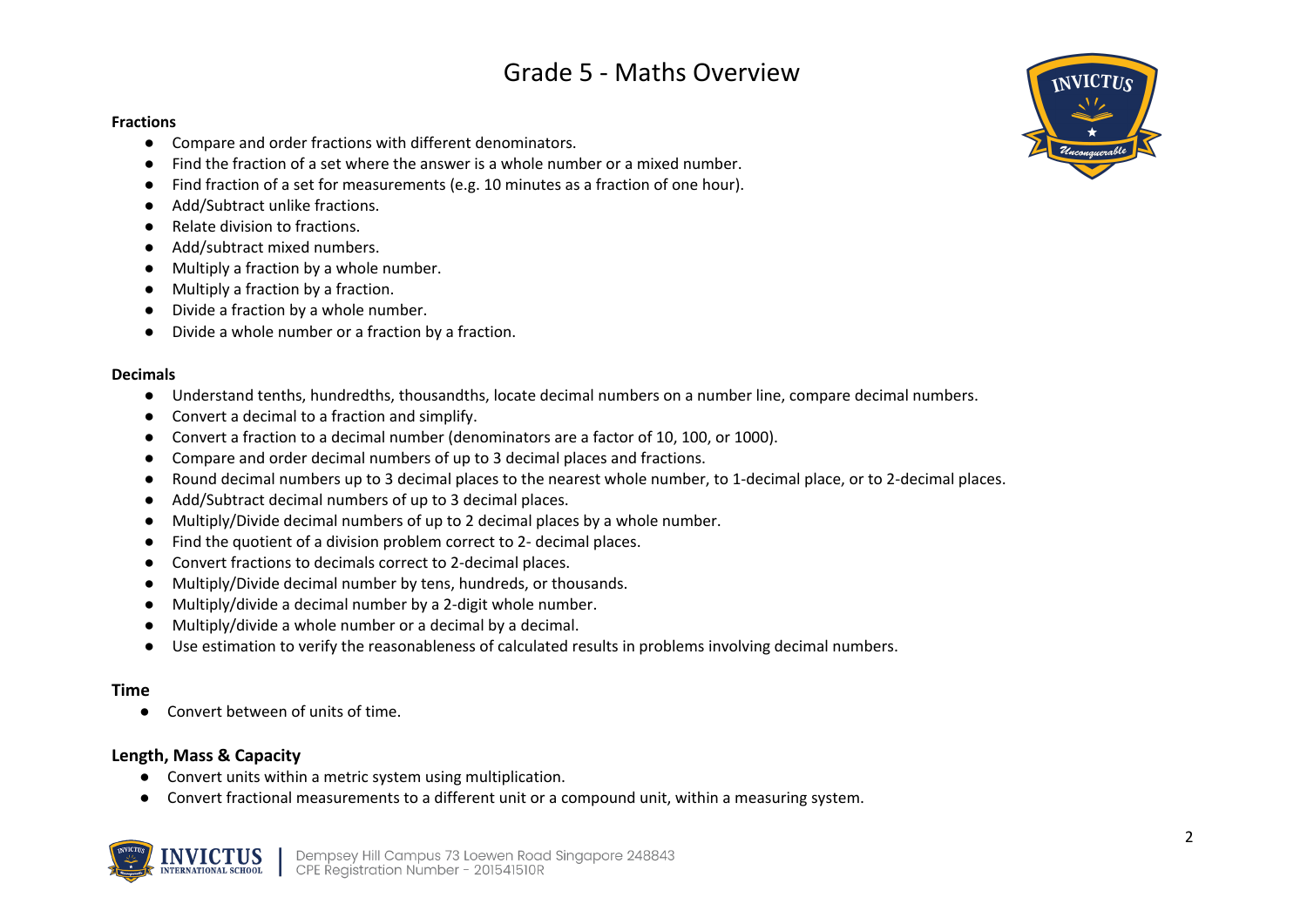#### **Perimeter, Area and Volume**

- Find the area of shapes by covering them with unit squares or by counting squares.
- Understand and use units of area, such as square centimeter and square inch.
- Find the area, perimeter, and unknown sides of rectangles.
- Find the area and perimeter of composite figures made from squares and rectangles.
- Derive the formula for area of a triangle and find the area of triangles.
- Derive the formula for area of a parallelogram and find the area of parallelograms.
- Find the surface area of cubes and rectangular prisms.
- Understand and use units of volume, such as cubic centimeter and cubic inch.
- Find the volume of rectangular prisms.
- Find the side of a rectangular prism given the volume and two sides or area of one side.
- Understand the relationship between cubic centimeters, milliliters, and liters.
- Solve problems involving the change in height of liquids and volume of liquids in rectangular tanks, including rate problems.

#### **Geometry**

- Identify attributes of triangles and quadrilaterals.
- Measure and construct angles.
- Find unknown angles in figures based on identifying vertical, adjacent, complementary, or supplementary angles.
- Know and use angle properties of intersecting lines, triangles, parallelograms, rhombuses, and trapezoids to solve problems involving finding find unknown angles.
- Construct triangles, parallelograms, and rhombuses with specified angles.
- Visualize, describe, and draw geometric solids.
- Understand the coordinate grid, locate points, and write ordered pairs (first quadrant).
- Understand the coordinate grid, locate points, and write ordered pairs (all four quadrants).

#### **Percentages**

- Understand and use percent.
- Find decimal and fraction equivalents for percentages.
- Write fractions as percentages.
- Solve problems involving percentage of a quantity.
- Calculate given percentages of quantities and solve problems involving discounts at sales, interest earned, percentage increase or decrease.